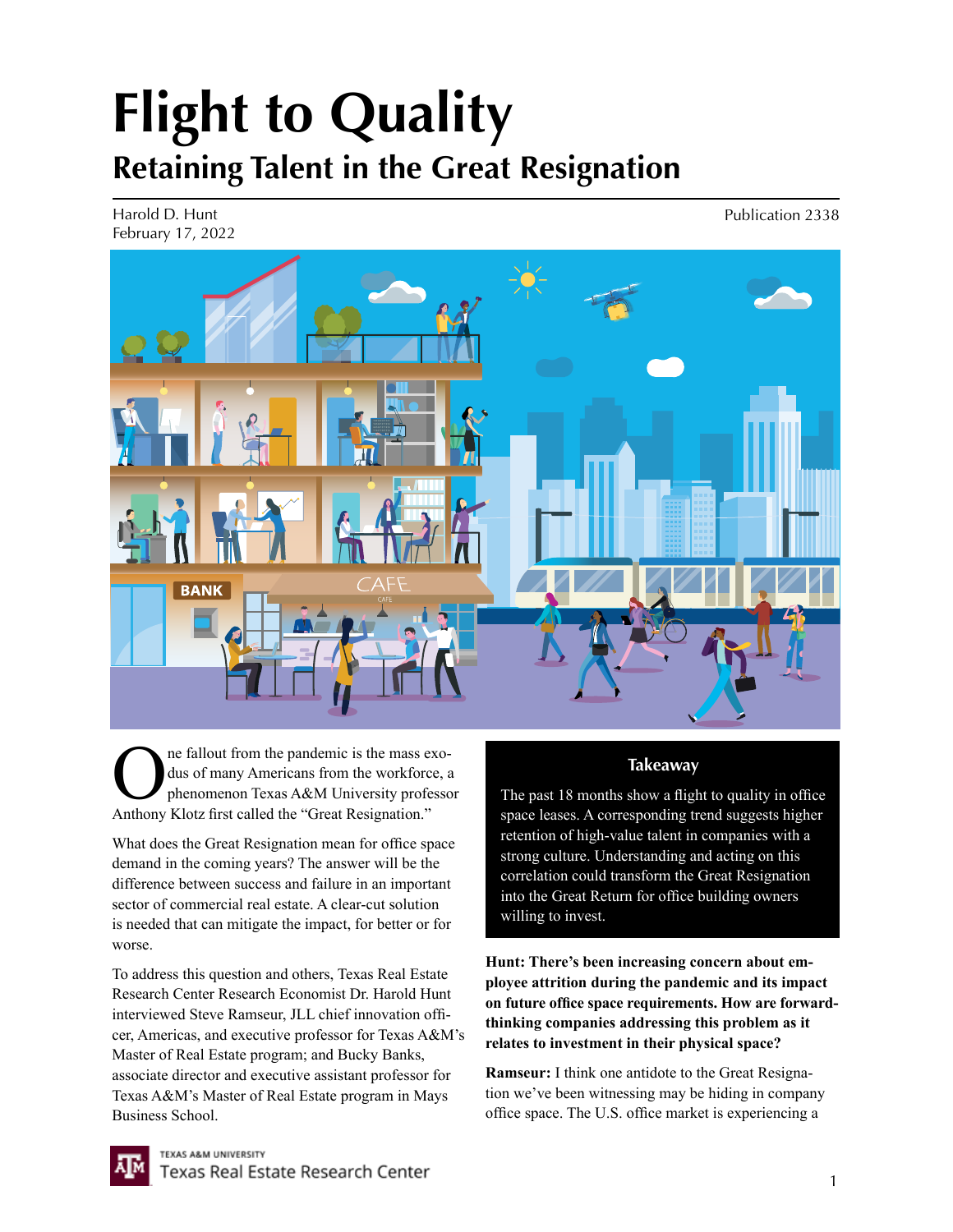post-pandemic flight to quality, but it's a specific type of quality. Our research at JLL shows net absorption of about 40 million square feet in U.S. office buildings renovated since 2015. Meanwhile, we've recorded negative net absorption of about 189 million square feet for the rest of the market, the older properties.

Since 2015, about one in four Americans quit their job. One possible answer to converting employee attrition back to attraction is targeted capital investments in office space. We're seeing companies with Class A cultures invest in the renovation of their Class A space. As a result, they're attracting and retaining the best workers.

At JLL, we've been seeing some extremely favorable office concession packages. Some landlords are offering up to nine months free rent and more than \$70 per square foot in tenant improvements. Top-tier companies are continuing to lease large blocks of Class A space all across the country, but they're also spending their tenant improvement money in innovative ways.

Google is one example. The company recently took down 679,153 square feet in Atlanta and now has an A+ employee retention score. More than 80 percent of their employees say they're excited to go to work every day. This places them in the top 5 percent of all companies for retention, work culture, and happiness according to comparably.com, a firm that compares employers, brands, and salaries.

Other companies, like Amazon and Goldman Sachs, scored high in these areas as well. So, the best companies are willing to invest in their culture. And part of that investment is putting capital into the right tenant improvements in modern, high quality properties (see sidebar).

## **Appealing to the Modern Office Tenant**

The state's first large-scale,<br>mass-timber office build-<br>ing, completed in Octobe<br>2020, stands at 711 Broadway in mass-timber office building, completed in October 2020, stands at 711 Broadway in San Antonio. The Soto, a six-story, 140,000-square-foot building, was specifically designed to attract tenants looking to hire and retain the very best talent.

"We wanted to appeal to the more modern, tech-focused-enabled office tenant," said Hunter Kingman, vice president of acquisitions and development for Hixon Properties,

developer of The Soto. "Tech is impacting all types of business sectors beyond what is typically deemed 'tech.' As office tenants are considering what their space requirements will be for the next ten to 15 years, they are often realizing it is significantly different from their existing confines. We've seen what was appealing to tenants in primary markets such as Austin and San Francisco."

Kingman has seen that both current and prospective tenants love the feel and aesthetic of all the natural light and exposed wood. The Soto's location along Broadway between San Antonio's Central Business District and The Pearl provides the walkable neighborhood amenities that complement the building's efficiency, flexibility, and innovative design.

"The Soto's timber structure is actually carbon negative," says Kingman, who stresses the building's environmentally friendly components.

The Soto's modular under-floor-airdistribution system offers cleaner air and increased energy efficiency to the lease space compared with more conventional office buildings.

San Antonio is a cost-conscious office market, which was considered in the building's design.

"Alongside the innovative aspects of The Soto, we wanted to make sure we were creating an extremely efficient floorplate," said Kingman. "As prospective tenants are evaluating their options, they are consistently

> finding that they need 20 to 30 percent less space in our building compared with others in the market."

> "We would definitely consider developing a mass-timber building again," said Kingman. "I'm obviously biased, but the feedback we've gotten from tenants, even in the midst of the pandemic, has been very positive."

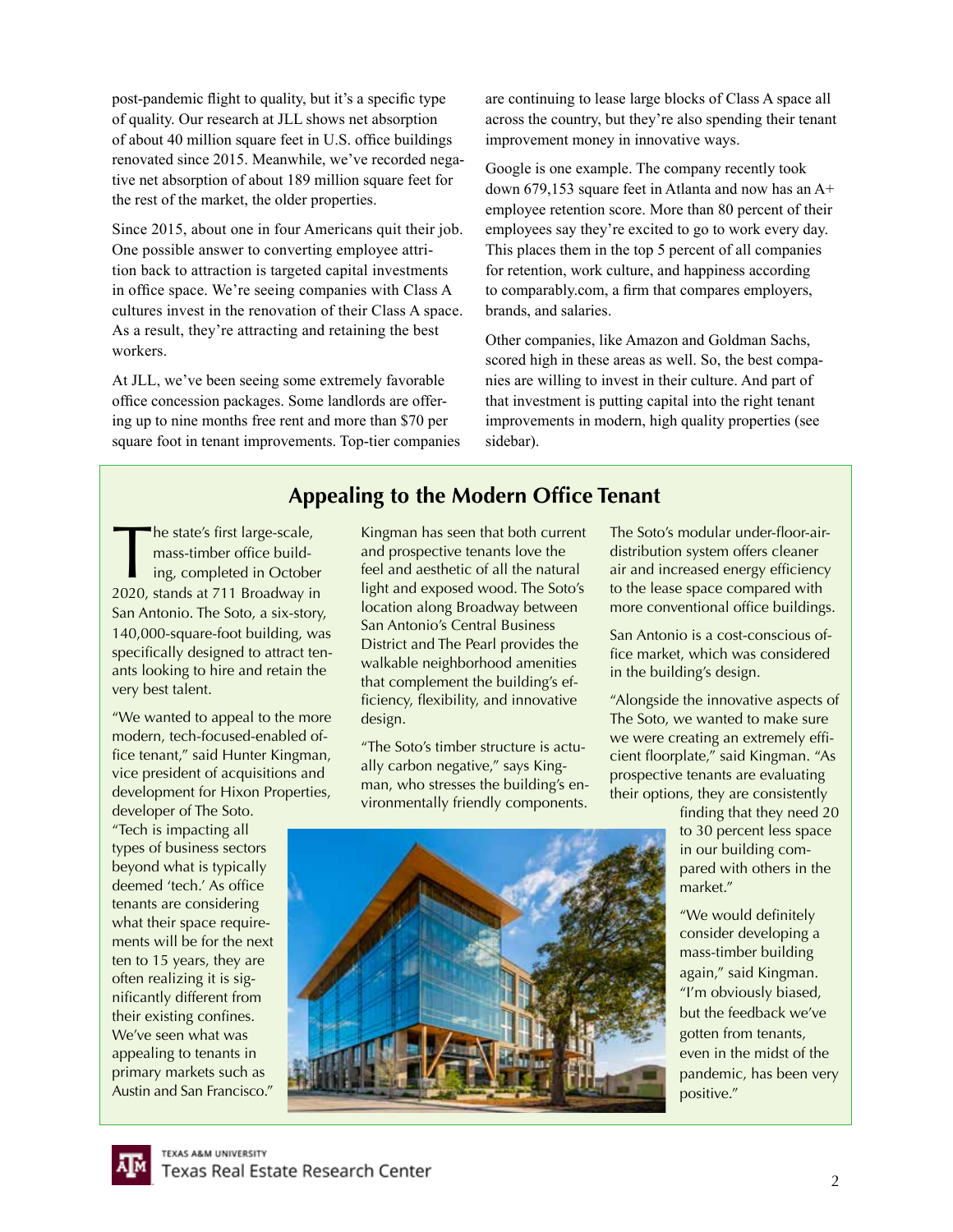#### **Hunt: What's your take on why so many people have been quitting their jobs?**

**Banks:** Around 30 million people wound up quitting their job in 2021. That's despite persistent economic uncertainty and the COVID-19 pandemic. We see this trend across nearly all demographic categories. Surprisingly, the bulk of quits are among workers age 30 to 45, and that age group has registered a year-over-year increase of more than 20 percent. Such high attrition in this age cohort isn't typical.

Popular opinion attributes job quits to a number of factors, including burnout, better-paying opportunities elsewhere, and the desire for greater work flexibility. But a deeper dive into the problem reveals a different root cause. A 2021 report by McKinsey & Company discovered that a lack of purpose and meaning at work, combined with an absence of a sense of belonging, were much stronger motivations for quitting. I believe these factors represent the real core disconnect between what employees and their company value.

A November 2021 article in the *Harvard Business Review* discovered something similar. Research was carried out over 20 years and captured more than 800,000 data points. Workers were asked what they really value at work. Both white-collar and blue-collar workers across all industries identified four major areas. They were purpose, value, belonging, and certainty. The survey also showed these four worker priorities have remained consistent across changing political, social, and economic environments as well as generational cultures.

What's interesting is how consistent these answers are over time. What workers value really hasn't changed that much, but the global pandemic has finally brought these established values to the surface.

So, the pandemic's impact on work has caused a shift in worker behavior. Worker resignations have been the clearest sign of this shift. When firms don't address these core issues, workers respond with their feet and exit the company.

#### **Hunt: How do these worker values influence the built space, the actual bricks and mortar?**

**Ramseur:** If companies intend to retain and attract highimpact talent, they first need to lay out their corporate values explicitly. Those values will translate directly into the built environment. At JLL, we've found that about two-thirds of the global workforce wants to alternate between two different work modes: working from home or the office. The problem is only 8 percent of international organizations have more than 5 percent of their space that could be reconfigured to meet those needs. This gap creates real opportunities for office investors, owners, and brokers.

We think the consequences of this significant change in worker behavior — and leadership's response to it — are going to have a long-term impact on office space. Corporate leadership has to acknowledge this transformation in worker behavior is natural and potentially permanent.

Companies can begin to adjust to this new environment by aligning their culture with the capital they invest in their space. Their most valuable assets, their people, often spend more than half of their waking hours in the office.

Investments in new building amenities, like touchless and automated technologies will be important. Biophilic design, a concept that uses architectural design and construction methods to connect people to nature and outdoor space, also appeals to the best talent. But leadership must be willing to invest their capital in state-of-the-art health and wellness features (Figure 1).



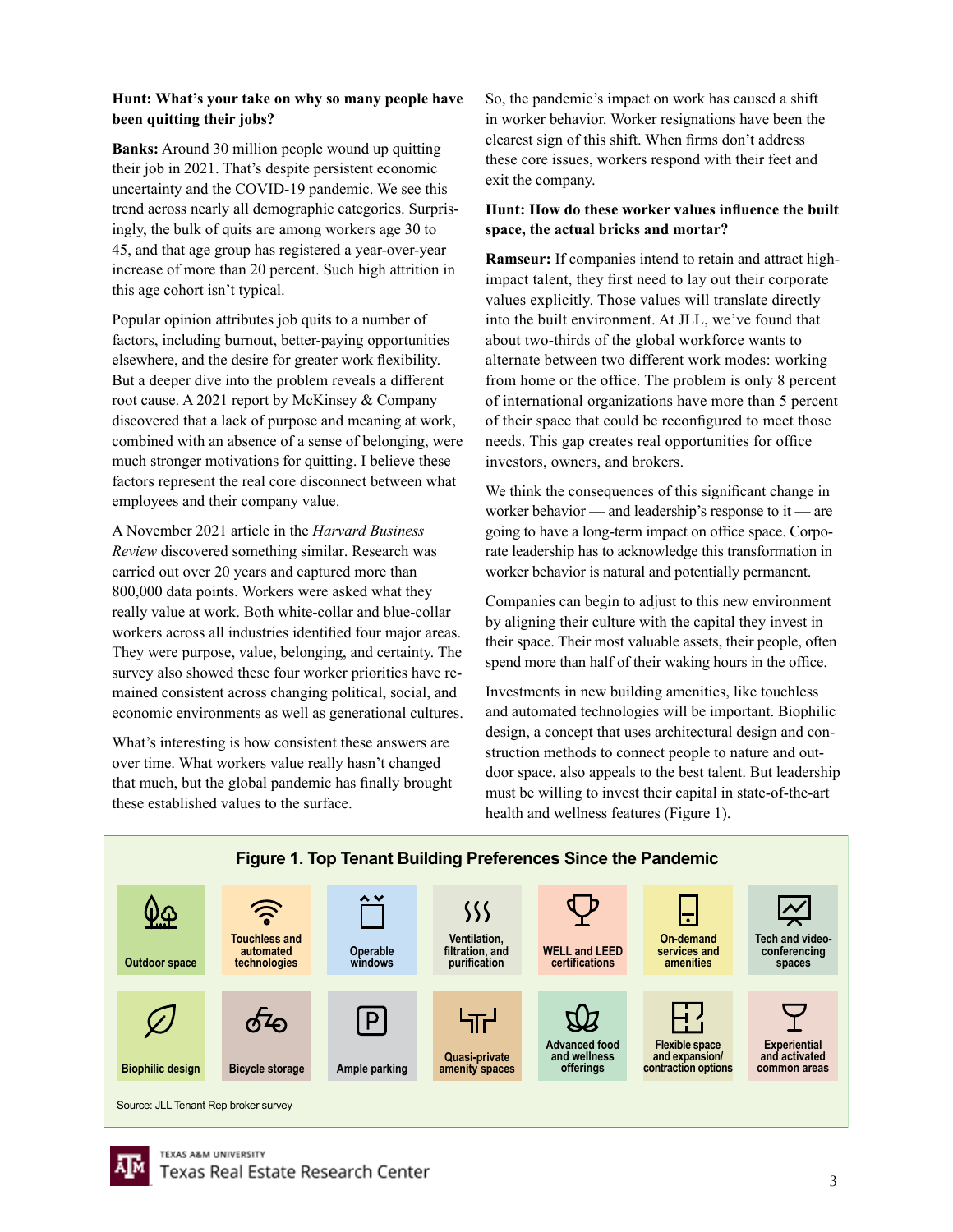#### **Hunt: How important is the link between a firm's corporate culture and investment capital?**

**Banks:** We know that when commercial real estate professionals connect their real estate business and workplace strategy directly to a potential tenant's corporate culture, employee retention rises. Research by the Institute for Innovation in Large Organizations found companies such as Uber, Lyft, Amazon, and Google have been successful at merging their workers' styles, skills, and individual work preferences with their physical space. So, companies with a record of intentionally emphasizing a corporate culture of values and purpose have consistently retained more workers through the pandemic.

#### **Hunt: Is worker loyalty an important factor in worker retention? If so, how can companies create a culture that promotes more worker loyalty?**

**Banks:** Trustworthy leadership is key to worker loyalty. A senior strategy leader at Bloomberg had a great observation about worker trust. He argued we've been thinking too long about how much we can trust workers to make responsible decisions and get their work done if they aren't in the office. The more important question is how well we earn their trust. Physical space is an ecosystem that can bind that trust between leadership and the workforce.

A 15-year study of more than 3,200 business leaders published in the *Harvard Business Review* found that trustworthiness was the most valuable characteristic

inside leadership ranks. McKinsey & Company also discovered that leaders who were considered trustworthy did four things: they embodied their stated values, they dignified their workforce, they practiced transparency within the bounds of discretion, and they built bridges to foster unity among their workers.

#### **Hunt: How important is matching an employee's preferred work style to their preferred work mode?**

**Ramseur:** We need to allow employees to match their personal skill sets with the work they do. But matching their individual work tasks with their personal needs should be done through self-management. I think part of a solution to the Great Resignation

and its impact on office space is promoting self-management of individual workers.

The built environment will have to respond and adapt to this change in work style. We're really on the front edge of a new paradigm. The built environment best suited to accommodate self-management requires a different type of space. Areas will be needed for focused individual workflows. Collaborative rooms can be used for productive workflow. Finally, public forum space will be needed for the open discussion and distribution of ideas.

**Banks:** The ability to reflect on these changes in the built environment will be critical to retain workers in the future. I also think features like more natural spaces will be needed to produce greater well-being and fulfillment among workers. This human-centric environment that can accommodate different work modes isn't something new. It's been a foundation for labor practices since the first Industrial Revolution. But the trend is finally growing. Early adapters of the movement to self-management are seeing it as more of a marketplace for workers rather than the traditional command-and-control workplace.

Just remember that the need for office space isn't going to disappear. In fact, a recent study out of the University of Miami found that quality, innovation, and collaboration outcomes are currently better when executives work from the office than when they work from home (Figure 2). We recommend corporations invest tenant improvement dollars in dynamic, technology-rich built environments that facilitate team dynamics that enable the trust



#### **Figure 2. Liquidity and Work Modality**

Note: A liquid organization has higher speed, greater flexibility, more scalability, and faster acceleration (and deceleration) compared with others. They also have higher growth and better financial and innovation outcomes. For more on this, see https://txrec.io/UM\_Liquid\_Org.

Source: Dr. Arun Sharma, University of Miami